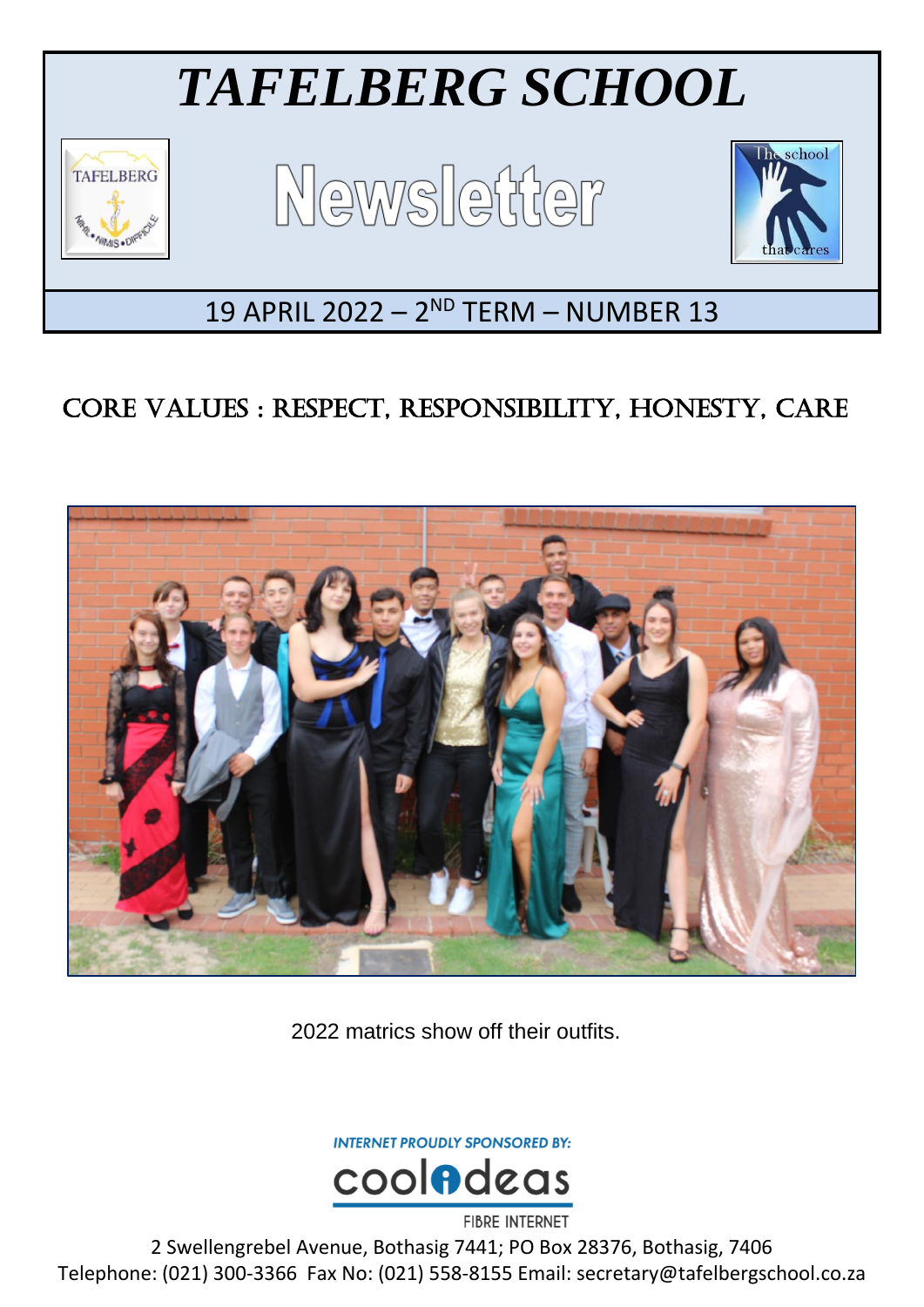#### Dear parent / guardian

Welcome back after the Easter break. We hope all our Christian families had a blessed and relaxing time with their loved ones. It has been a busy start to the term. Last week a very successful matric dance was held – thanks to Mrs Marx and her team. The venue and food was outstanding, and the matrics and their partners looked absolutely stunning. I must compliment the matrics on their dancing. The dance floor was always full … a sign they enjoyed themselves, and that they made good memories. Furthermore, the PTA Warrior Challenge was successfully concluded on Thursday. It appeared learners, staff and parents had great fun conquering the various challenges. Congratulations to the PTA for another fun-filled fundraising event. Besides the money collected, it was wonderful to see us getting back to providing a "normal" school experience for our learners and parents. May we see more "fun" being brought back into school. Thank you to all the staff, learners and parents for their support – together we will grow Tafelberg.

## **NB INFORMATION**

## **1. NB Dates 2022**

- 25 Apr PTA meeting @ 6pm in the music room
- 26 Apr Parent meetings Grades 7,  $9 + 11$  in the hall from 6pm 8pm
- 27 Apr Holiday Freedom Day
- 28 Apr Parent meetings Grades 8, 10 +12 in the hall from  $6$ pm  $8$ pm
- 
- 02 May Holiday School holiday<br>26 May Ascension Day school Ascension Day – school will be closed
- 28 May Games evening in the hall
- 06 June Start of Junior School Test Series
- 08 June Start of Senior School Test Series
- 16 June Holiday Youth Day
- 17 June Holiday School holiday

## **2. School fees 2022**

Tafelberg is a Section 21 fee-paying school, and the SA Schools Act thus places a duty on the SGB to collect such school fees from all parents as agreed upon at the parent AGM. The Budget and school fees for 2022 were voted on at the parent AGM on the 17 November 2021. The Budget and school fee increase was tabled and accepted by unanimous parent vote at the AGM, as were certain resolutions.

| <b>TIER</b>                  | <b>FEE PER MONTH</b><br>$(11$ months) | <b>FEE: ANNUAL AMOUNT</b> |
|------------------------------|---------------------------------------|---------------------------|
| Grade $1 + 2$                | R <sub>2</sub> 140-00                 | R <sub>23</sub> 540-00    |
| 2. Grades $3,4,5 + 10,11,12$ | R <sub>2</sub> 100-00                 | R <sub>23</sub> 100-00    |
| 3. Grades 6,7,8,9            | R <sub>1</sub> 940-00                 | R21 340-00                |

First Debit Order run :  $1<sup>st</sup>$  working day of each month

- Fees are paid over 11 months, starting January 2022 (for 2022 fees only)
- 10% discount for fees paid in full by 28 February 2022
- Exemptions and non-payment of fees are dealt with as per legislation and school policy
- All enquiries regarding payment of school fees and exemptions must be directed only to Mrs M Vicentini @ 021 558 2405 or [bursar@tafelbergschool.co.za](mailto:bursar@tafelbergschool.co.za)

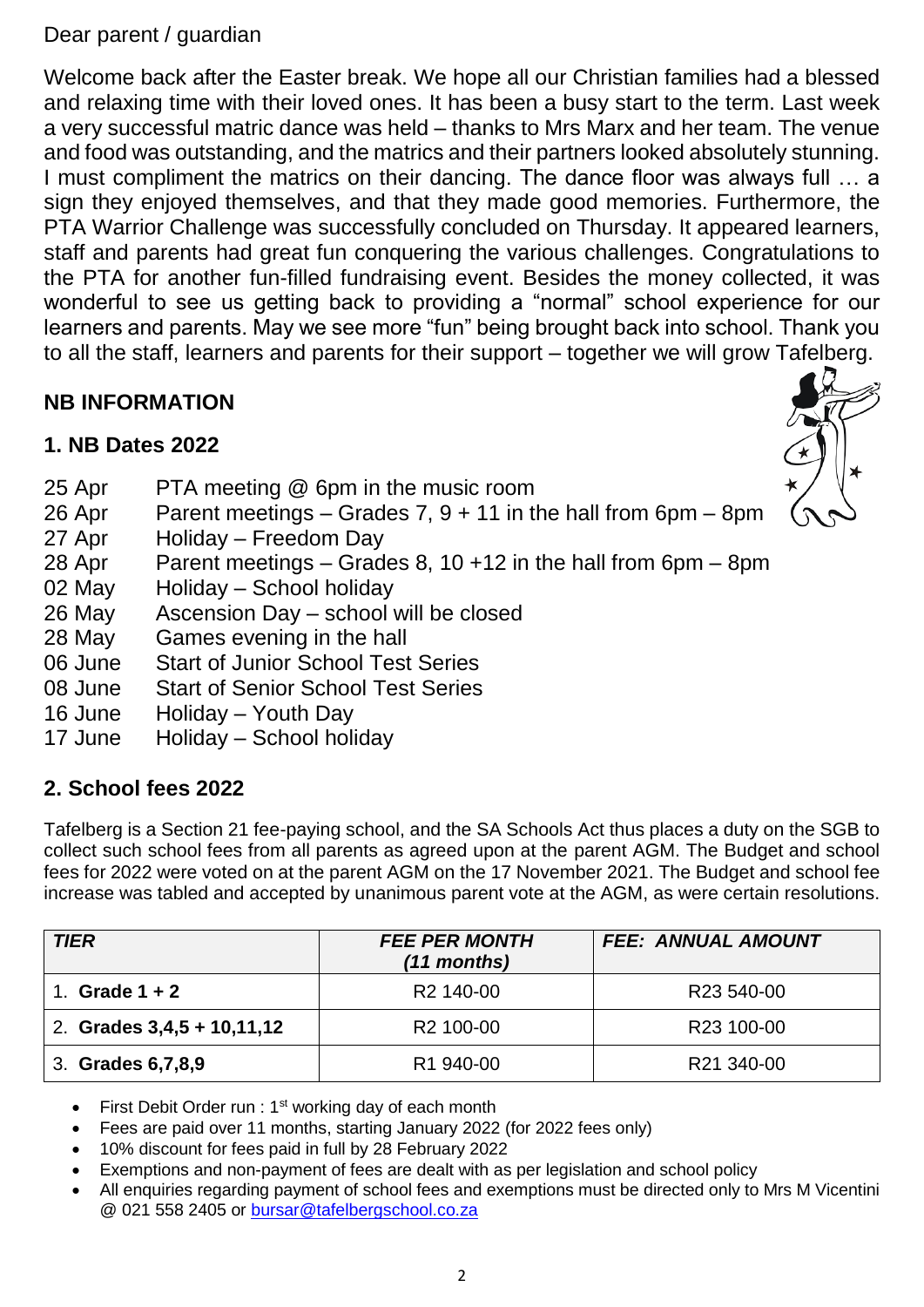#### **GENERAL NEWS**

## **1. Term 2 parent-teacher meetings**

We apologise for the inconvenience but the meetings have had to be moved due to the latest loadshedding schedule. Should a teacher have indicated they need to see you at the parent meeting, please make every effort to attend.



### *Grades 7, 9 + 11*:

Tuesday 26 April 2022 in the hall from 6pm to 8pm

## *Grades 8, 10 + 12*:

Wednesday 28 April 2022 in the hall from 6pm to 8pm

## **2. Winter uniform**

Winter school uniform must be worn as from 25 April 2022. Please ensure your child has the required uniform items. A uniform check will be carried out on the 3 May 2022. Thank you for your co-operation and support.

#### **3. Test rewrites**

Those learners who missed an assessment in term 1 because of a valid reason, will do a rewrite this term. All affected learners (and parents) were informed and given a test rewrite timetable. Please ensure your child prepares properly and is present on the day of the rewrite – no further opportunity will be given should they miss this last opportunity.

#### **4. Passover**

We wish all our Tafelberg Jewish families a blessed and peaceful Passover.

#### **5. Donations**

Our Community outreach team has targeted the collection of empty glass coffee jars (e.g. Jacobs), in term 2. Please support this social responsibility initiative, and show that we do take our core value of "care" seriously. Thank you for your support.

#### **6. PTA**

A huge thank you from the PTA, for the overwhelming support for the Warrior Day Challenge. It was a huge success and fun was had by both the learners from Gr 1 to Gr 12, and teachers. Together with the learners' involvement, parents support, teachers input and generous donations from our sponsors it made for a very successful event. We raised R31 800-00 !! A fantastic effort - well done everyone.

A special mention and big thank you to all our sponsors *Cedar Spar Bothasig, Pick n Pay Richmond Corner, The Beverage Company, Twizza, Valve Technology and On Tap Paarl* – thank you for your generous donations and social corporate responsibility towards the education of our youth.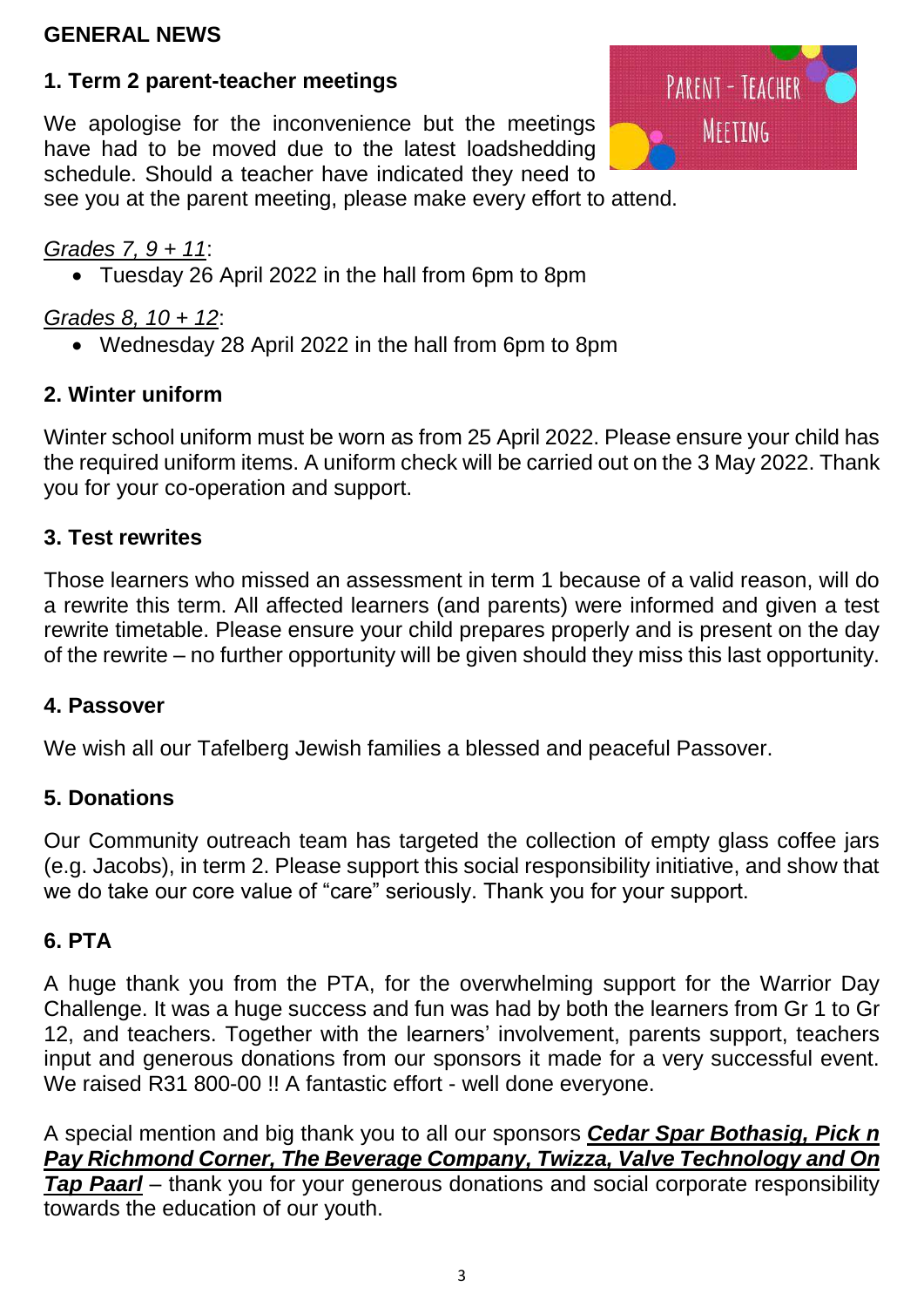Thank you to all the parents for supporting your PTA … it is greatly appreciated by the wonderful band of moms and dads who work so hard on behalf of all of the Tafelberg family. Their success depends on your support, and the funds they raise and donations they leverage helps us to improve the school for all our children.

Upcoming PTA events:

• 28 May: Games evening in the school hall - fun for the whole family. Contact Kerusha Tucker for any queries 061 200 4510.



Second-hand uniform items:

- The second-hand store will be open on *20 April 2022 from 2pm to 3pm*, in the school hall – cash only. No screening but please wear a mask on entering the hall. Any queries contact Shirley Ashbolt 083 278 3618
- Please donate any "pre-owned" uniform items there is a great need at present
- All PTA queries can be sent to Leigh-Ann Stokell at [tafelbergpta@gmail.com](mailto:tafelbergpta@gmail.com) or on 082 927 2544

Reminders:

- Please keep sending in your waste paper
- Keep swiping your "My School Card" and "Makro Card"…..every swipe counts. Please also remember to link your Builders Warehouse Cards to your My School Card
- Please use your networks to obtain donations of trees, brick pavers, benches etc. Contact person at school - Mr C la Cock (021 300 3366)

## **7. Reminder: new Covid measures at Tafelberg**

Please take note of the changes to our procedures and policy:

- Parents must screen their children prior to sending them to school. If a child is unwell or shows any of the symptoms associated with COVID-19, parents must keep their child at home and consult a health official if necessary.
- If a learner presents with COVID-19 symptoms at the school, the learner will be isolated and the parents will be contacted to collect the learner immediately.
- The proper wearing of masks (not "buffs") within the school building (i.e. corridors, classrooms, hall etc.) is still mandatory.
- Learners, educators, staff and visitors are not required to wear masks in open public spaces (e.g. car park, fields, outside play areas, swimming pool area)
- Learners, staff and visitors to the school will no longer be screened. However, on entering the school building a mask must be worn and hands sanitized.
- Staff showing symptoms should stay at home if unwell and seek medical advice if necessary.
- Learners and staff testing positive, should isolate for the required period.
- The one metre physical distancing rule in outdoor places also no longer applies at schools.
- No parents nor visitors will be allowed entry to the school before 9am, without an appointment.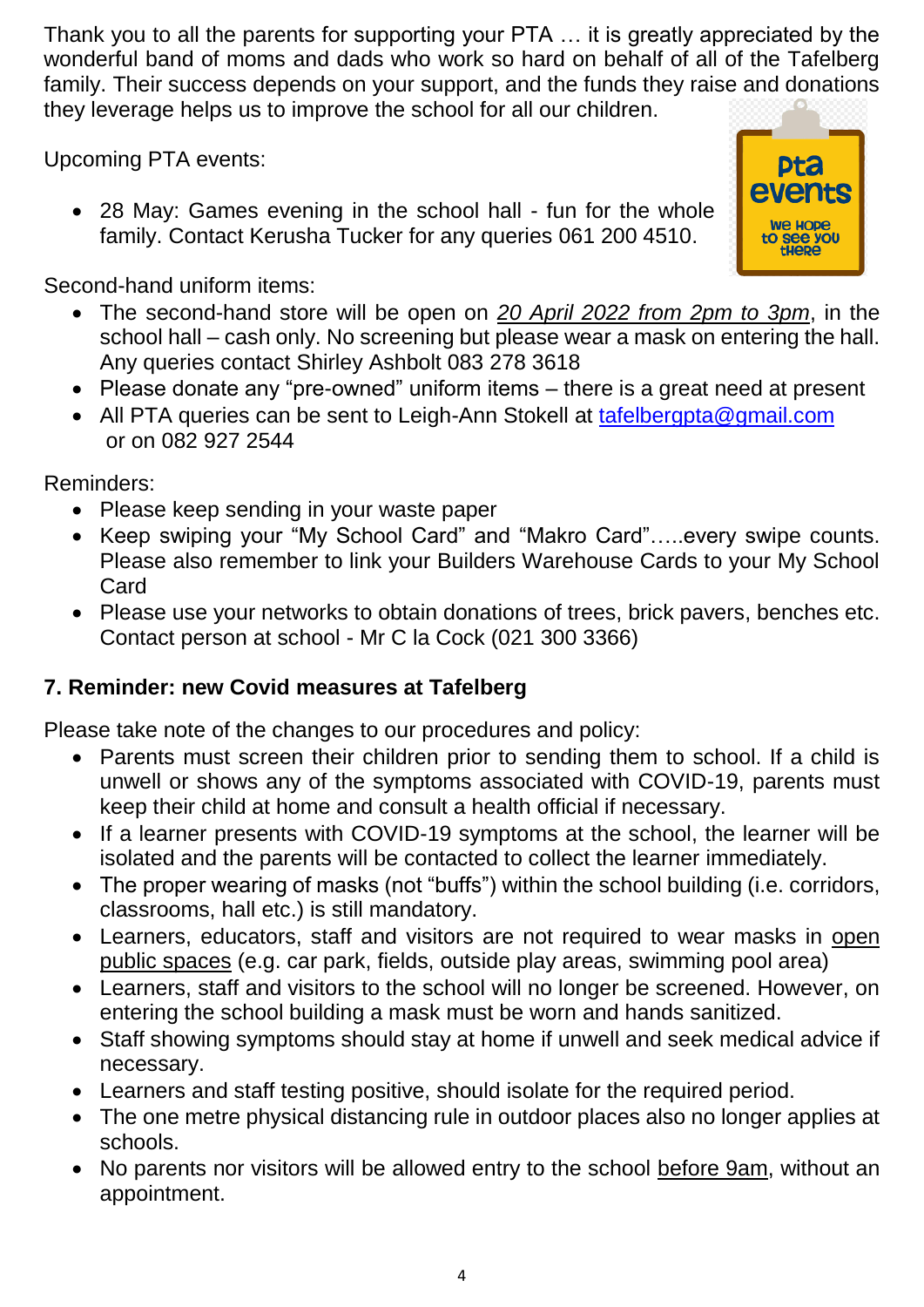#### **8. Reminder: school times**

Please note that there is no change to the opening of the learner gate in the mornings, as we are to continue following WCED *safety regulations* with regard to learners on school grounds and teachers being on duty:

- The gate will be opened at 7:30am and will be locked at 8:00am.
- Learners who are late are to wait at the learner gate (as in the past). They will be allowed in once the front office is ready to receive them.

#### **9. "ENTER TO LEARN"**

We have had this slogan on every classroom/teaching venue door for more than 3 years, and have explained the importance of it to our learners. It should form the basis of every learners' reason for being at school. Please discuss the importance of this with your child. Thank you for your support.

#### **10. Sport – Term 2**

- All learners participating in sport must wear the proper sport attire for practices and matches. Those not properly attired will not be allowed to participate.
- Once a learner commits to a sport, we expect that he/she will meet their obligations and attend practices regularly, and be available for all matches – a team needs to consistently work together to achieve success. It is also not fair on the team mates and coaches when team members attend irregularly.

| <b>SPORT CODE   AGE GROUP</b> |               | <b>DAY OF WEEK</b>                  | <b>COACH</b>                                        |
|-------------------------------|---------------|-------------------------------------|-----------------------------------------------------|
| Soccer                        | $U/12 + U/14$ | Tuesdays + Thursdays<br>$3pm - 4pm$ | Mr Davids/ Mr Gibbs                                 |
|                               | U/19          | Tuesdays + Thursdays<br>$3pm - 4pm$ | Mr Abrahams                                         |
|                               | <b>Girls</b>  | Tuesdays + Thursdays<br>$3pm - 4pm$ | Mr Romanes/ Ms Tilley                               |
| Rugby                         | <b>Boys</b>   | Tuesdays + Thursdays<br>$3pm - 4pm$ | Mr Chaston                                          |
|                               | <b>Girls</b>  | Tuesdays + Thursdays<br>$3pm - 4pm$ | Mr McCulloch                                        |
| <b>Netball</b>                | Grade 3 - 12  | Tuesdays + Thursdays<br>$3pm - 4pm$ | Mrs Bester/ Ms Edwards<br>Mrs Romanes/ Ms Pretorius |

#### **11. Reminders**

- Please remember to wash the school tracksuit and PE uniform in COLD water only, in order to prevent the colours from running.
- Please ensure your child's name appears on all school uniform items.